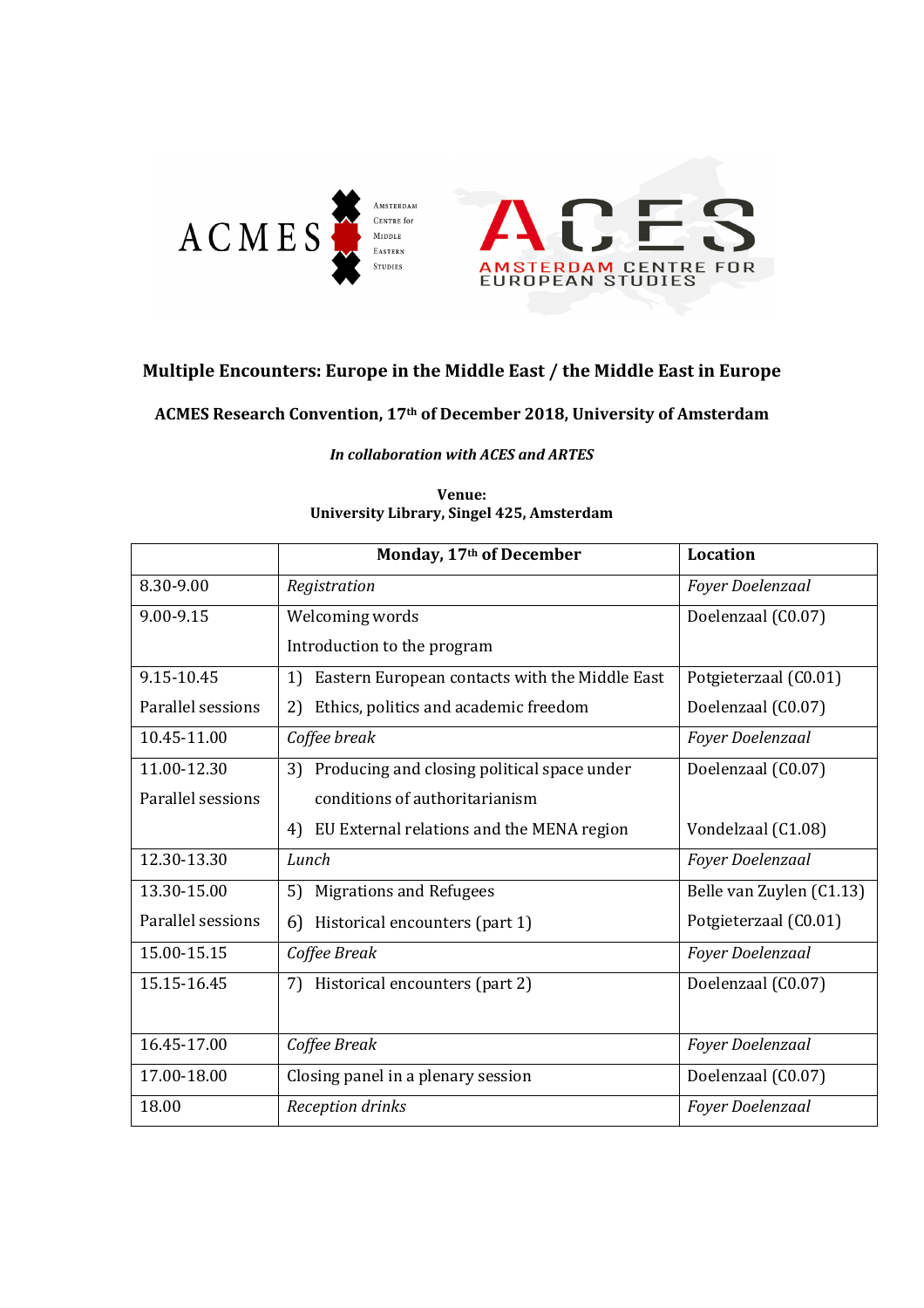#### **Panel 1: Eastern European contacts with the Middle East**

- **1) From empire to the post-war constellation in the Middle East: The Eastern European connection**  *Dr. Michiel Leezenberg (UvA)*
- **2) Through Kurdish eyes: Why did Tatars and Poles dream of modernising the Ottoman Empire in the 19th and early 20th century?** *Dr. Joanna Bocheńska (Jagiellonian University)*
- **3) The Socialist Polish People's Republic and the development of Kurdish humanities: An unknown PhD dissertation by Abdullah Fatah**  *Dr. Renata Kurpiewska-Korbut (independent researcher)*
- **4) Akhmatova in Arabic: Russian literary influences in Iraq** *Dr. Mariwan Kanie (UvA)*

## **Panel 2: Ethics, politics and academic freedom: cross-regional reflections**

- **1)****The burden of "neutrality". Ethical Dissonance and racialized politics in the neo-liberal university**  *Dr. Ruba Salih (School of Oriental and African Studies, University of London)*
- **2) The trouble with transparency: Doing research on Islam/the Middle East at the University of Amsterdam**  *Prof. dr. Annelies Moors (UvA)*
- **3) The politics of researching Palestine: Access, law-fare, BDS and other attacks on academic freedom** *Dr. Anne de Jong (UvA)*
- **4) Critical research, positionality and studying the security sector in Israel** *Dr. Erella Grassiani (UvA)*
- **5) Linguistic research in Sudan** *Dr. Caroline Roset (UvA)*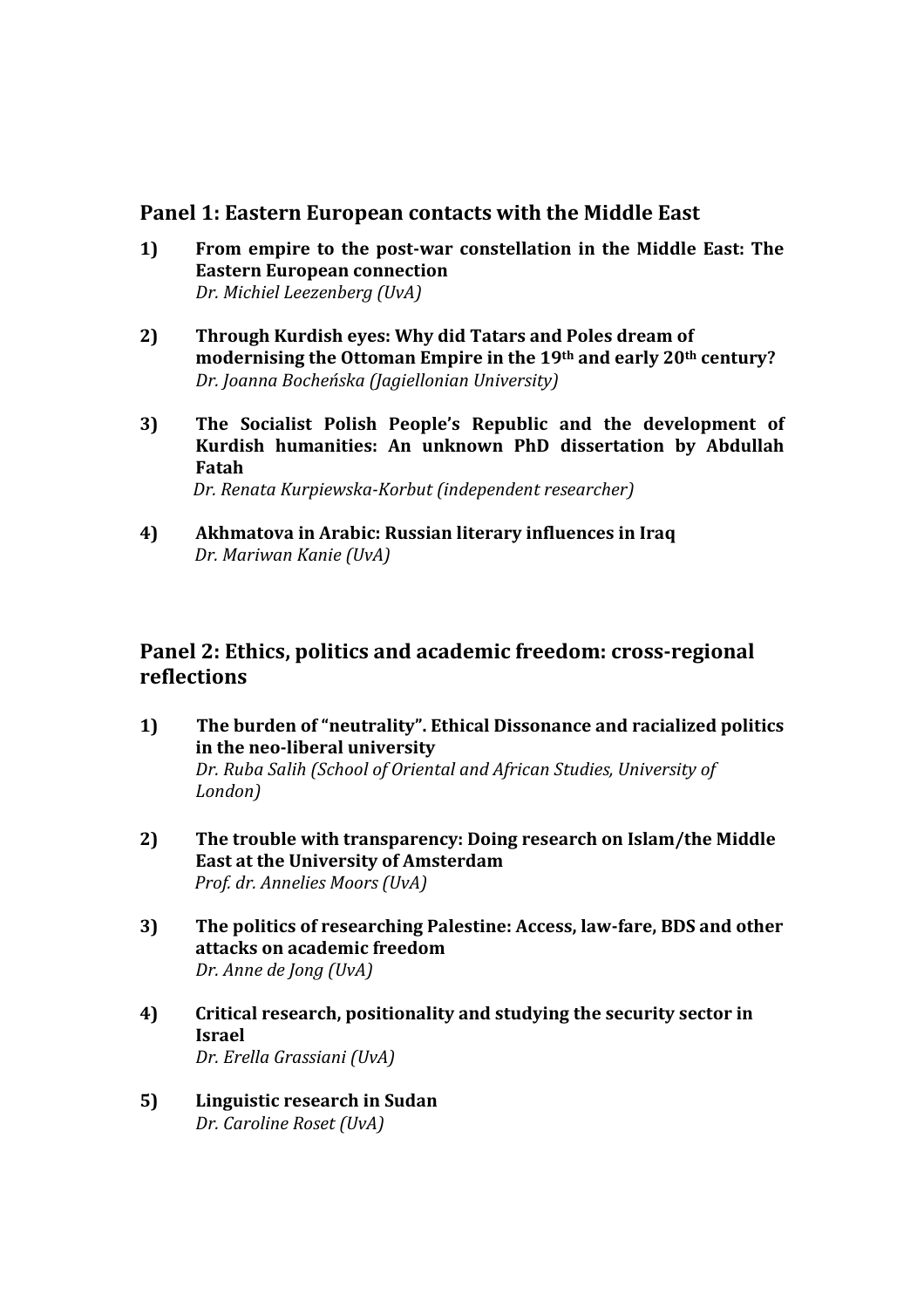## **Panel 3: Producing and closing political space under conditions of authoritarianism**

- **1) Hegemonic Crisis and the Management of Authoritarianism in Israel Palestine** *Hilla Dayan (AUC)*
- **2) From point of exit to place of arrival... and back to point of departure: Tangiers as city of lost dreams** *Dr. Miriyam Aouragh (UvA)*
- **3) Comparing Tahrir Square and Puerta del Sol: The production of political space in Egypt and Spain** *Wladimir Riphagen (UvA)*

### **Panel 4: EU external relations and the MENA region**

- **1) European Union practices of governing space and population in contested states: insights from EUPOL COPPS in Palestine** *Dr. Dimitris Bouris (UvA) Dr. Beste İşleyen (UvA)*
- **2) Irregular migration management in Turkey** *Dr. Beste İşleyen (UvA)*
- **3) Multilateral financial flows from the EU to Morocco** *Dr. Farid Boussaid (UvA)*
- **4) 'Ethical policy' and the immoral hierarchy of victimhood in postconflict assistance to Syria and Iraq** *Dr. Robbert Woltering (UvA)*

### **Panel 5: Migrations and Refugees**

- **1) Making** *hijra***/coming back: Existential (im)mobility of women converts to Islam from the Netherlands** *Dr. Vanessa Vroon-Najem (UvA)*
- **2) Narratives of vulnerability: the approach of international organizations to ''early marriages'' among refugees in Jordan** *Dina Zbeidy (UvA)*
- **3) Upward mobility between geopolitical peripheries: Palestinian students in Eastern Europe** *Dr. Shifra Kisch (UvA)*